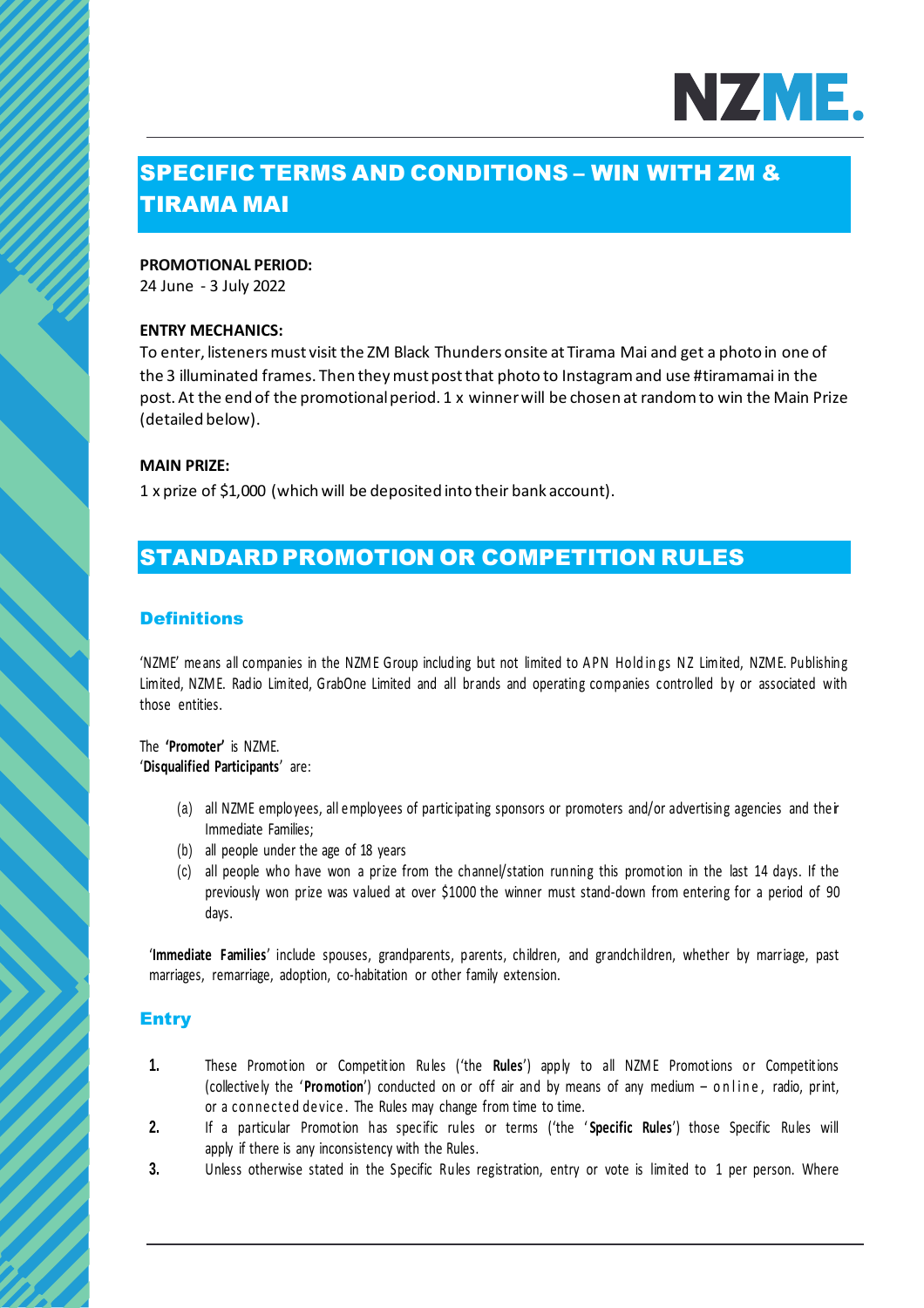multiple registrations, entries or votes are acceptable, each must be made separately.

- **4.** Entry into the Promotion is deemed to be acceptance of the Rules and the Specific Rules and confirmation that the entrant has the necessary authority (for example from the bill payer or owner of a telephone) to enter the Promotion.
- **5.** No purchase is necessary to win or participate in the Promotion, unless specified in the Specific Rules.
- **6.** The Promotion is open to New Zealand Residents only. Disqualified Participants may not enter in the Promotion.
- **7.** NZME reserves the right to exclude any person from participating in the Promotion on reasonable grounds.
- 8. NZME reserves the right to refuse to award any prize to an entrant who NZME decides (in its sole discretion) has violated the Rules ( including the Specific Rules), gained unfair advantage in participating in the Promotion or won using fraudulent means.
- **9.** By participating, entrants grant NZM E exclusive permission to use their names, characters, photographs, videos, voices and likeness in connection with the Promotion and for future promotion and marketing purposes and waive any claims to royalty, right or remuneration for such use.
- **10.** All entrant personal details must be valid and up to date and will be held by NZME and may be used for the purpose of the Promotion and for future promotion and marketing purposes in accordance with NZM E Privacy Policy (see www.NZME.co.nz) unless otherwise directed by contestants at the time of entry.
- **11.** Personal information provided at the time of entry is presumed to be true and, in the case of text or email notification – active, through to and beyond the date of the Promotion's completion.
- **12.** Where the Promotion involves texting, the following apply:
	- a) Standard sms text charges will apply, unless otherwise stated in the Specific Rules and will depend on the entrant's particular plan or agreement with their phone service provider;
	- b) Any form of automated text message is invalid;
	- c) The telephone number from which the entry was made will be stored in a database. The entrant has a two-business-day period from the time of entry to request removal from the database. If no request is made it is deemed acceptance that the information can be used for future promotion and marketing purposes; and
	- d) NZME takes no responsibility for text costs incurred after the Promotion has closed as stipulated in the Specific Rules.

# Winning the Prize

- **13.** Only the person who originally entered the Promotion can be awarded the prize (the '**Winner**').
- **14.** The Winner will be determined in the manner set out in the Rules or the Specific Rules if not specified then as determined by the Promoter who shall for this purpose be deemed the judge (the '**Judge**').
- **15.** The Judge's determination of the Winner will be final and no correspondence will be entered into.
- **16.** The Winner will be notified by email, phone (voice or text), mail or in person and must be available for the preparation of all publicity that may be required by NZM E. Where attempts to contact the Winner fail (eg when the Winner cannot be contacted by phone after three attempts or mail sent is returned) the Judge will select another winner. If, after successful notification, the prize is not collected within two months of being announced it will be regarded as forfeit. (Note: 3 attempts to contact the Winner will include individual calls to any numbers provided at the time of entry. However, should the prize's total worth equal less than NZD\$250 and be a live-to-air draw, only one failed attempt at contact will be acceptable before the Judge selects another winner.)
- **17.** The Prize is not redeemable for cash or transferable. No other family members, friends, office associates or any other person will be able to participate on the Winner's behalf. In the event that the Prize specified in the Competition becomes unavailable for any reason the Promoter may substitute a prize of like or equal value.
- **18.** Where the Winner is required to claim the prize in person, they must provide proper identification (eg driver's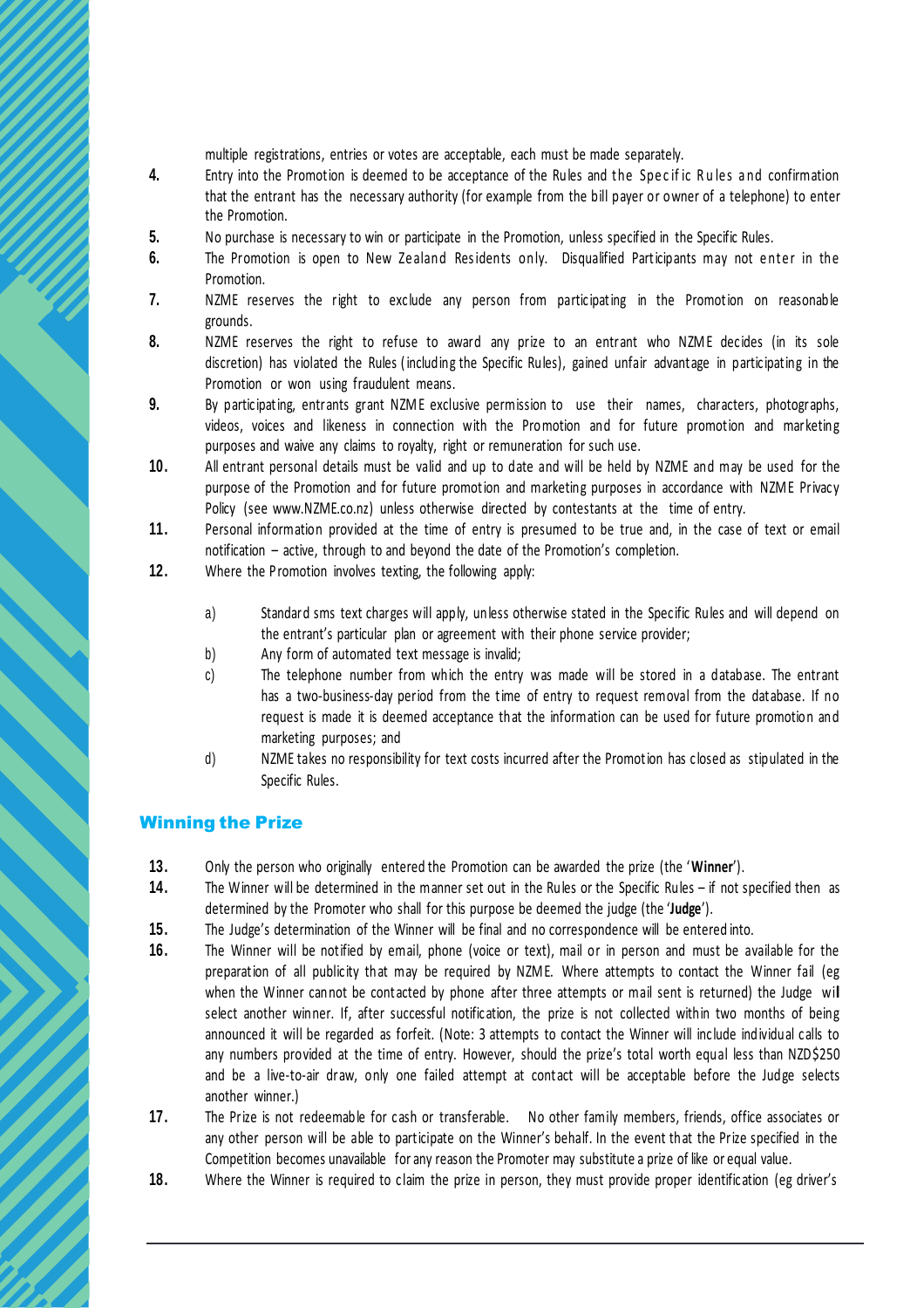licence, passport, birth certificate). If the Winner is under the age of 18 years their parent or legal guardian must accompany the Winner or give their prior written consent to the award of the Prize.

- **19.** The Winner takes the Prize entirely at his/her own risk and indemnifies NZME in respect of any claim for any accident, injury, property damage or loss of life that may occur in connection with the prize. The Winner is responsible for all insurance, tax or other costs that may be associated with the Prize. Where the Prize has associated terms and conditions the Winner accepts the Prize subject to those terms and conditions and restrictions.
- **20.** Where the Prize includes air travel and/or accommodation, either international or domestic (the ' **Travel Prize**'):
	- (1) the Winner MUST have valid documentation, including but not limited to valid passports and Visas, which meet the requirements of immigration and other government authorities at every destination.
		- (a) Any fines, penalties, payments or expenditures incurred as a result of such documents not meeting the requirements of those authorities (including any costs associated with delay, will be the sole responsibility of the Winner).
		- (b) When the Trave l Prize includes travel to or through the United States, it is the Winner's responsibility when travelling into or through (transiting included) the United States under the Visa Waiver Program to apply for an Electronic System for Travel Authorisation (ESTA) no later than 72 hours prior to departure if required. The winner must visit the US Department of Home land Security website and fill in the required information. The cost of the ESTA is the sole responsibility of the Winner.
		- (2) The Winner and the ir travelling companion ( if applicable) must travel together at all times. The Winner is responsible for transport from their residence to their nearest international airport for flight departure and from their nearest international airport to their residence upon returning to New Zealand.
		- (3) Flight tickets are available on the regular scheduled services of each airline and are subject to seasonal embargos. The flight itinerary may have to be adjusted depending on the airline 's departure city and their current flight schedule. Unless otherwise specified, the air travel is economy class.
		- (4) Any changes to travel dates or additional accommodation outside the trave l period specified in the Trave l Prize details, made by the winner, which incur additional costs, are to be paid by the Travel Prize winner.
		- (5) Unless explicitly stated in the Specific Rules, the Winner will be responsible for expenses including, but not limited to, spending money, meals, drinks, transport, laundry charges, activit ies, incidentals, taxes (excluding departure and any other flight associated taxes included within the Trave l Prize), gratuities, services charges, passports, visas, travel insurance and all other ancillary costs associated with redeeming the Travel Prize. The Winner must obtain travel insurance to protect themselves against additional costs incurred in the event of unforeseen circumstances.
		- (6) The Travel Prize is not transferable or exchangeable and cannot be redeemed for cash. The Trave l Prize must be taken as stated in the Specific Rules and no compensation will be payable if the Winner is unable to use the Trave l Prize as stated. For the avoidance of doubt, if the Winner is, for whatever re ason, unable to trave l on a nominated date during this period, whether the f ailure was due to reasons beyond the Winner's control or otherwise, then the Winner will forfeit the Travel Prize.
		- (7) The Promoter makes no representation as to safety, conditions and other issues that may exist at any destination. International trave l advice can be obtained from various sources, including government, local consular offices and the web site of the New Zealand M inistry of Fore ign Affairs and Trade. The winner accepts the Travel Prize at their own risk.
		- (8) All trave l is subject to the terms, conditions and restrictions of the Travel Prize service providers. Any travelling companion included in the Travel Prize (if applicable) accepts the Travel Prize subject to these terms, conditions and restrictions as if references to the Winner in the relevant clauses were to the travelling companion. The Winner and their trave lling companion must sign a legal re lease, in a form acceptable to the Promoter in its absolute discretion, if requested by the Promoter.

#### NZME Responsibility

**21.** NZME reserves the right to amend, vary, extend or discontinue a Promotion at any stage, for any reason.